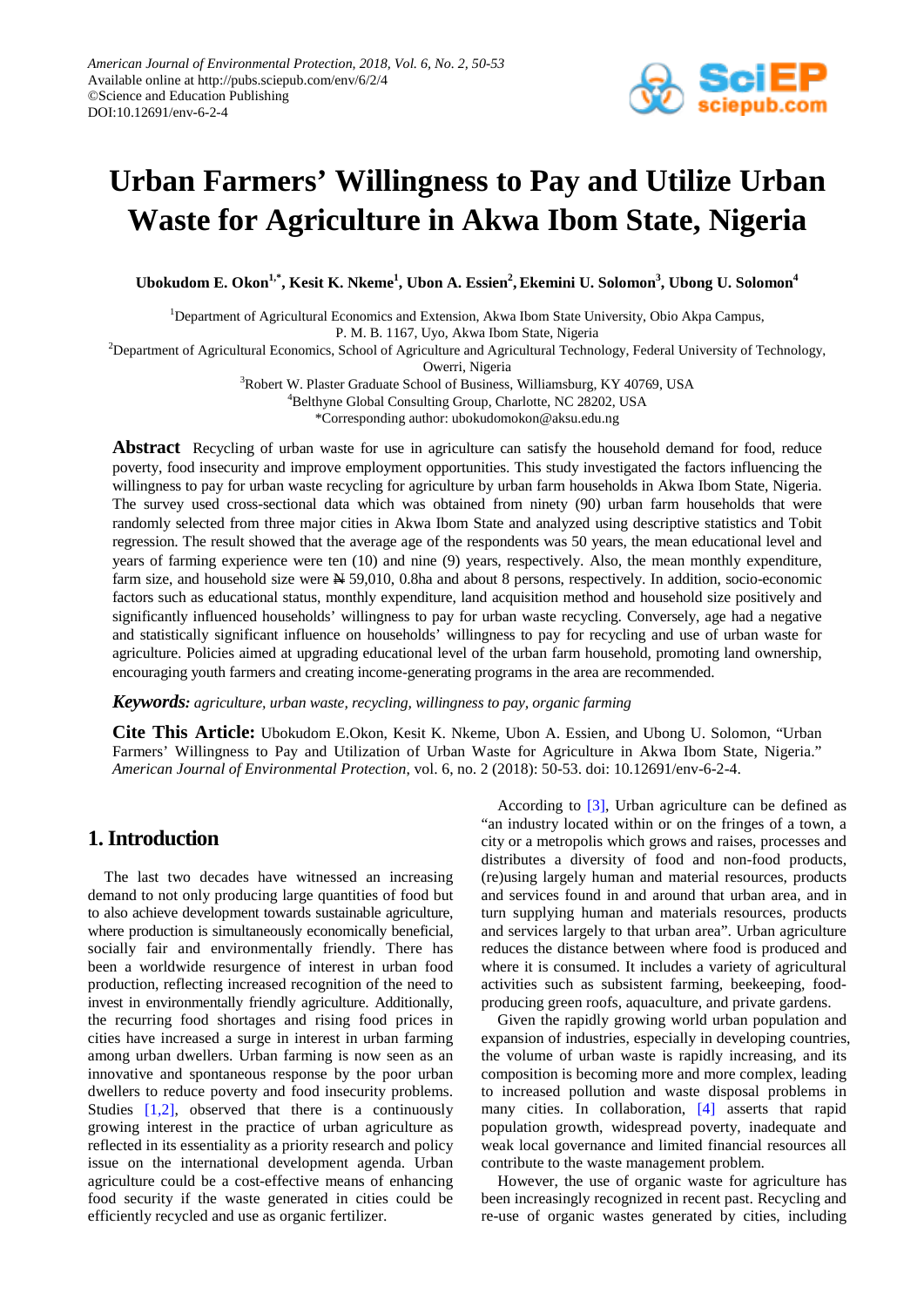compost and appropriately treated sewage are increasingly feasible in many cities of the developing countries. The utilization of urban waste has many benefits, some of which are: improvement of soil structure, thereby reducing erosion; supply and conservation of nutrients in the soil and solution to the waste management problem associated with urban waste disposal.

The most important urban waste which can potentially be recycled for agricultural purposes is sewage sludge, compost, and by-products of the food and beverage industries. The public sewage system is not popular among the inhabitants of the three major cities in Akwa Ibom State. A combination of septic tanks and soakaways are used by households to dispose of their household sewage. This provides a Sustainable Urban Drainage System (SUDS) with low environmental impact. Organic waste from both large-scale food processing and subsistent food processing, such as cassava processing, yam processing, Champion breweries, can also be used in agricultural production. The efficiency of recycled urban waste used for agricultural production can be estimated by the rate at which its Nitrogen (N-fraction) becomes available, and its Carbon to Nitrogen (C/N) ratio.

The recycled sewage is denoted as an N-P fertilizer, meaning that it is rich in Nitrogen and Phosphorus, but poor in Potassium. This ratio is highly dependent on the recycling method. [\[5\]](#page-3-3) showed that sludge applied properly, could significantly improve the yield of Ipomea Aquatic. According to [\[6\],](#page-3-4) sewage sludge has the additional benefit of increasing microbial biomass and activity, however, the use of recycled sewage may be accompanied by the detrimental effect of the introduction of heavy metal into the soil.

The recycled compost is denoted as an N-P-K fertilizer, which means it is rich in varying percentages in all three elements. Compost is the most widely accepted organic fertilizer, especially mature plant compost, and those obtained from poultry farm wastes. Poultry farm waste is particularly widely accepted because it is mixed with sawdust, relatively inexpensive, and easy to apply. However, [\[6\]](#page-3-4) assert that compost generally has low soluble N-content, which typically is in the range of 0-10%. However, the N-content available increases as the farmer continue to apply compost yearly.

*Recycling of urban waste for agricultural use in the Metropolitan areas of Akwa Ibom State, Nigeria.*

A concerted effort to manage waste and utilize it for agricultural effort will both require key policy changes and investment in infrastructure. The need to recycle this urban waste which is rich in Nitrogen, phosphorous, and Potassium for use in enriching and promoting urban farming has been identified by policymakers as a high priority. This study attempts to answer the question on the keenness of urban farmers in the three urban centers in Akwa Ibom State to adopt organic fertilizers and their willingness to pay (WTP) for the recycling of urban waste for their use.

Potential contamination of farmlands is the major concern of urban farmers when asked to use recycled urban waste in their farms. The farmers are concerned about future liabilities and possibility of contamination of foodstuffs. This is a legitimate concern since recycled waste can contain a significant amount of heavy metals like Cd, Zn, Ni, and extraneous materials like glass and plastics. Thus, it is necessary to develop a legal framework for use of urban waste in Akwa Ibom State to ensure that heavy metals and extraneous materials are kept below the legal limits.

## **2. Materials and Methods**

#### **2.1. Study Area**

The study was conducted in Akwa Ibom State in Nigeria, with a population of about 3. 92 million [\[7\].](#page-3-5) The State is a major oil-producing area and is located in the South-South geopolitical zone of the country, lying between latitudes 4°32' and 5°33' N and longitude 7°25' and 8°25' E. It shares its southern boundary with the Atlantic Ocean. The State has a very rich potential for agriculture and is suitable for food and tree crops, fish and livestock farming. Crops widely grown in the area are leafy vegetables such as waterleaf, fluted pumpkin and garden egg. Others include cassava, maize, yam, pepper, plantain, garden egg and cucumber. The State comprises three major urban centers namely: Eket, Ikot-Ekpene, and Uyo, with agriculture being the main local employer. Also, urban farming is being practiced by some households (mostly the low-income group).

#### **2.2. Data Collection**

A structured interview questionnaire was used for data collection. Because the study was on Urban Agriculture, three major urban areas in the State were purposively selected (Eket, IkotEkpene, and Uyo). Through the assistance of the city council, a list of urban farmers in each town was compiled, from which fifty (50) urban farmers were randomly selected from Uyo, 20 urban farmers each from Eket and Ikot-Ekpene town, all in proportion to the population of registered urban farmers in the cities. The interviewers attended a 1-day training workshop before the study to familiarize them with the process and prepare them to answer any question the farmers may pose. The heads of each household were interviewed in the 3 selected urban centers. The questionnaire included demographics, education, income, farming experience, farm size and household size. The interviewers proceeded with the interview by first asking the respondents whether they consented to participate. If the answer is, yes, they are then encouraged to sign an informed consent form. Of the selected 90 households, a 100% positive consent rate was achieved.

#### **2.3. Data Analysis**

The data collected were analyzed using descriptive statistics such as mean, and standard deviation and inferential statistics such as Tobit regression model. In determining the socio-economic factors influencing the respondents' willingness to pay (WTP) for recycling and/or reuse of organic waste for agriculture, maximum likelihood Tobit regression model was used. The Ordinary Least Square (OLS) would be inefficient and inconsistent as it does not tolerate the presence of zeros in its error term.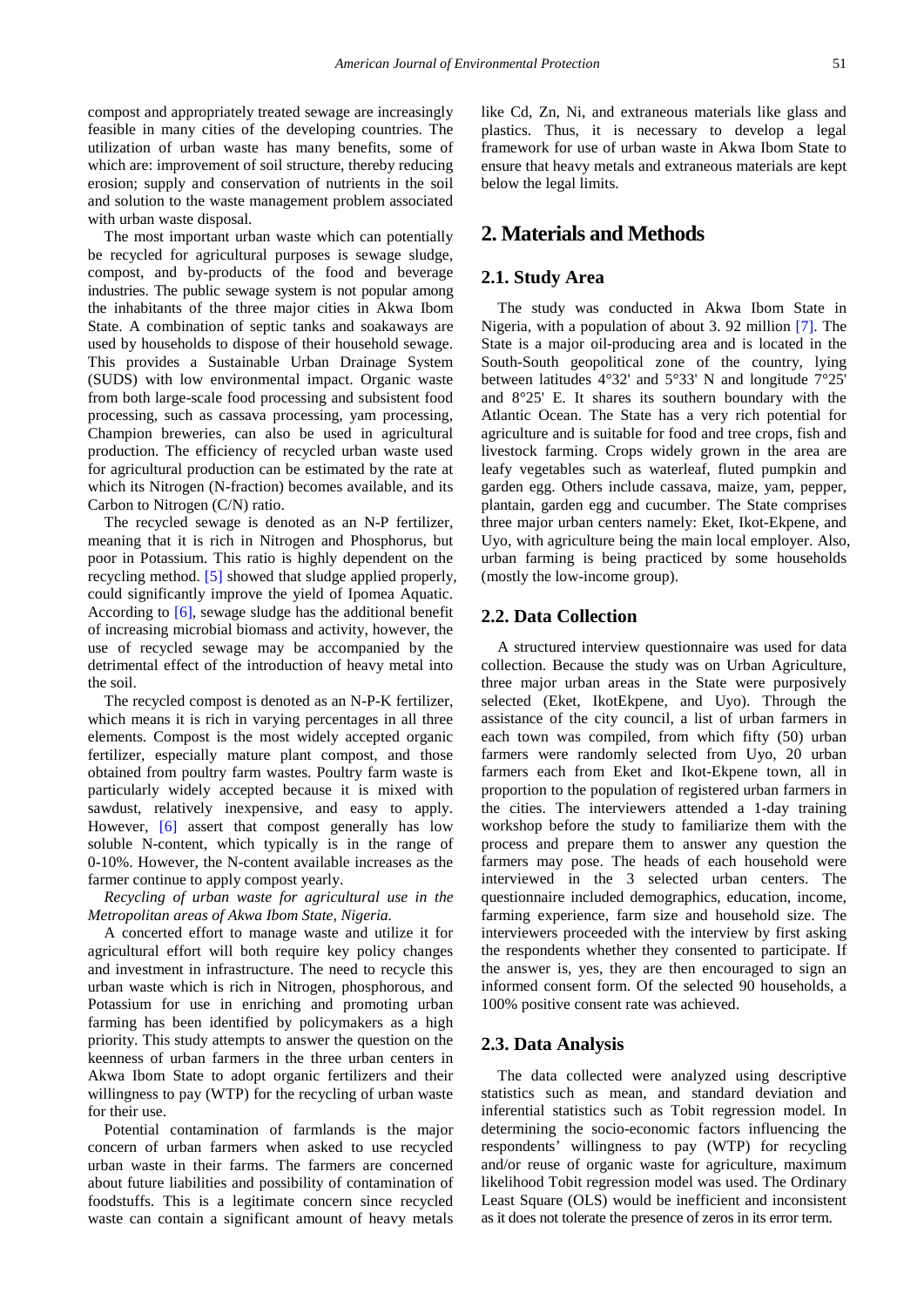The Tobit model is specified thus:

$$
Y^* = \beta^1 X + \varepsilon
$$
  
\n
$$
Y = \begin{cases} 0, Y^* \le 0, Y^* < T \\ 1, Y^* > 0, Y^* \ge T \\ Y = Y^* \quad otherwise \\ Z^* = \alpha 1V + u \\ Z = \begin{cases} 1, Z^* > 0 \\ Z, Z^* \le 0 \end{cases} \end{cases} \tag{1}
$$

Where Y is a vector of WTP that is censored at 0; T is the offered start price; X is matrix of explanatory variables that are hypothesized to influence WTP; Z is a vector of a dummy variable which is 1 when a respondent is willing to pay and 0 otherwise; is a matrix of explanatory variables that may influence the probability that a respondent is willing to pay;  $\alpha$  and  $\beta$  are vectors of unknown parameters to be estimated corresponding to the matrix of explanatory variables V and X, respectively; ε and u are error terms that could be correlated with correlation coefficient P; and Y\* and Z\* are unobserved or latent variables corresponding to Y and Z, respectively. Y values are observed when z equals 1.

## **3. Results and Discussion**

The summary statistics of some explanatory variables are shown in [Table 1.](#page-2-0) The Table showed that the mean age of the respondents was about 51 years, suggesting that the respondents were still in their fairly active and productive age. The mean years of formal schooling were about 10 years, indicating that on the average, the respondents had at least primary education. The average years of farming experience were about 9 years, this shows that the respondents were very experienced and therefore conversant with the problems of farming in the study area. The mean monthly expenditure was  $\cancel{H}$  59,010 an indication that on the average, a typical urban farmer earned above the national minimum wage rate of  $\text{H18}$ , 000 per month. The mean farm size was 0.839 ha suggesting that majority of urban farmers practiced subsistence farming. The mean household size was about 8 persons. This implies that the household size was greater than the recommended national average household size of 5 persons in Nigeria.

**Table 1. Summary Statistics of the continuous variables** 

<span id="page-2-0"></span>

| Variables              | Mean    | Std. Dev. | Min   | Max    |
|------------------------|---------|-----------|-------|--------|
| Age                    | 50.9778 | 10.9298   | 33    | 75     |
| Education              | 10.9333 | 3.4079    | 6     | 18     |
| Farming Exp.           | 9.2111  | 7.1320    |       | 40     |
| Monthly<br>expenditure | 59010   | 25718.58  | 18000 | 145000 |
| Farm size              | 0.839   | 0.52444   | 0.15  | 3      |
| Household size         | 7.8444  | 2.5656    | 2     | 15     |

Field Survey: 2016.

#### **Factors influencing willingness to pay for recycling and use of urban waste for agriculture in Akwa Ibom State.**

The Tobit model was significant at the one percent level of probability ( $p < 0.01$ ) with log likelihood ratio of – 429, 71347. Given this goodness of fit measure, it can be concluded that the Tobit model used is reliable and has requisite explanatory power. Five out of nine variables fitted into the model were statistically significant. The variable such as the age of the respondent had a negative and significant ( $p < 0.01$ ) coefficient. This shows that the likelihood of a farmer willing to pay for waste recycling reduced with an increase in age. This implies that older farmers were not willing to pay for recycling of organic waste for urban agriculture in the area.

Level of education is one of the most important factors in awareness and willingness to pay for innovations. Educational status had a positive and statistically significant  $(p < 0.05)$  relationship with willingness to pay for urban waste recycling and/or use for agriculture. This implies that education provides knowledge and makes the household get information and the information creates awareness about the benefits obtained from the recycling of urban waste for use in agriculture. It could also mean that higher years of educational attainment leads to higher willingness to pay for recycling of urban waste for agricultural use. This result is consistent with the findings of [\[8,9,10\].](#page-3-6)

Also, household expenditure (a proxy for income) was positively and statistically significantly related to the probability of a farmer willing to pay for waste recycling. A plausible explanation for this result is that households with high incomes are more likely to pay for waste recycling than low-income households. It could also mean that a proportionate increase in income will lead to a more than a proportionate increase in farm households' willingness to pay for urban waste recycling in the study area. This results also shows the general demand theory which states the positive relationship between income and demand for goods. This result lends credence to the findings of [\[11\].](#page-3-7)

The coefficient of land acquisition was positive and statistically significant ( $p < 0.05$ ), suggesting that the likelihood of paying for urban waste recycling increased among households who are landlords as compared to tenants or those renting farmland for agriculture. Also, household size had a positive and significant  $(p < 0.01)$  coefficient, indicating that the likelihood of willing to pay for reuse and/or recycling of urban waste for agricultural purposes increased with bigger household size. Perhaps, bigger household sizes mean many mouths to feed and reuse of urban waste will reduce the high cost of buying inorganic fertilizer, hence, producing more food to feed the household at a reduced cost. In addition, households with a large number of family members perceived that the output (production) obtained using recycled urban waste can support the large family members via increasing the supply of enough food to the household. [\[11\]](#page-3-7) had similar findings.